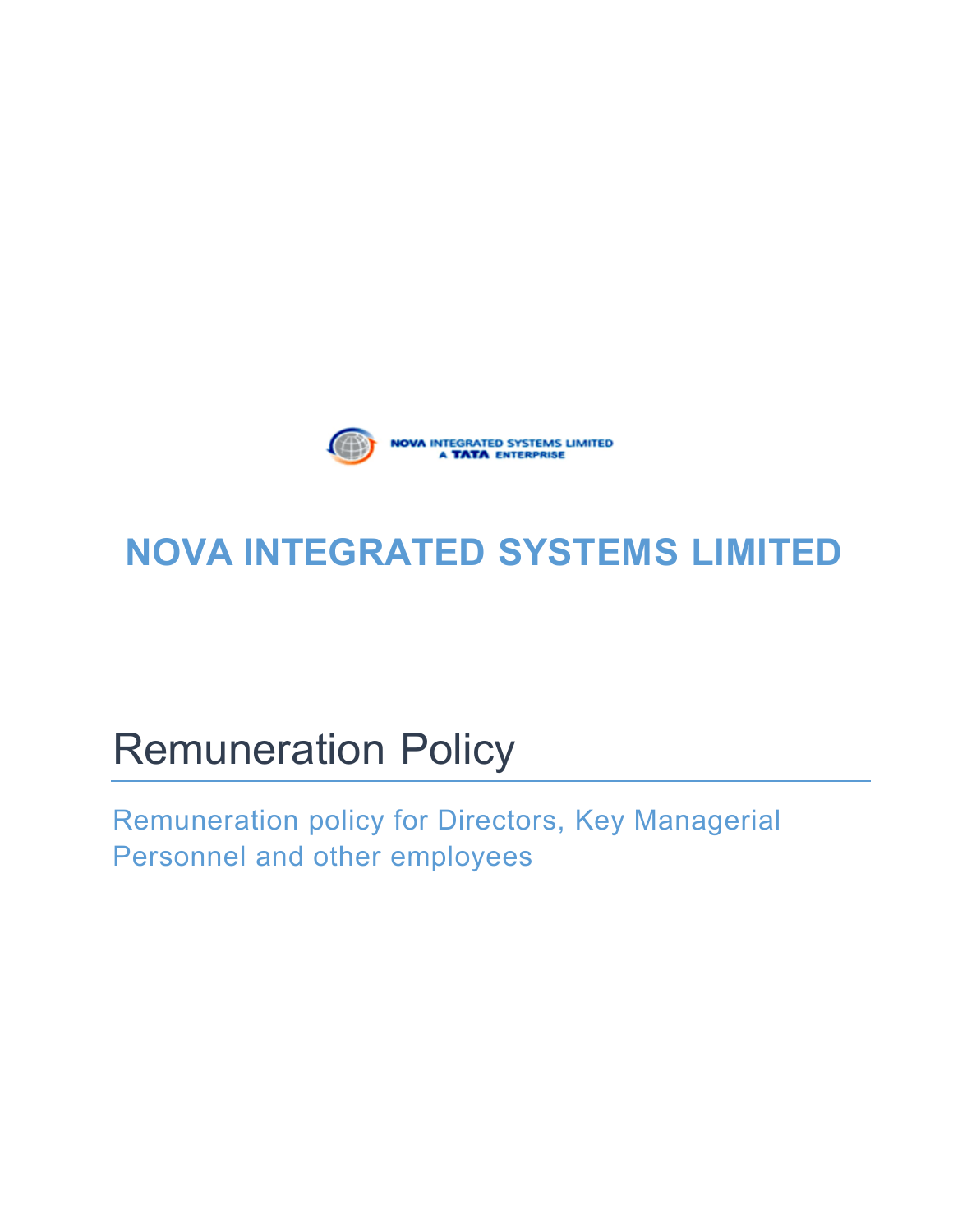The philosophy for remuneration of directors, Key Managerial Personnel ("KMP") and all other employees of NOVA Integrated Systems Limited ("Company") is based on the commitment of fostering a culture of leadership with trust. The remuneration policy is aligned to this philosophy.

This remuneration policy has been prepared pursuant to the provisions of Section 178(3) of the Companies Act, 2013 ("Act") and Clause 49(IV)(B)(1) of the Equity Listing Agreement ("Listing Agreement"). In case of any inconsistency between the provisions of law and this remuneration policy, the provisions of the law shall prevail and the company shall abide by the applicable law. While formulating this policy, the Nomination and Remuneration Committee ("NRC") has considered the factors laid down under Section 178(4) of the Act, which are as under:

"(a) the level and composition of remuneration is reasonable and sufficient to attract, retain and motivate directors of the quality required to run the company successfully;

(b) relationship of remuneration to performance is clear and meets appropriate performance benchmarks; and

(c) remuneration to directors, key managerial personnel and senior management involves a balance between fixed and incentive pay reflecting short and long-term performance objectives appropriate to the working of the company and its goals"

Key principles governing this remuneration policy are as follows:

- Remuneration for independent directors and non-independent nonexecutive directors
	- $\circ$  Independent directors ("ID") and non-independent non-executive directors ("NED") may be paid sitting fees (for attending the meetings of the Board and of committees of which they may be members) and commission within regulatory limits.
	- o Within the parameters prescribed by law, the payment of sitting fees and commission will be recommended by the NRC and approved by the Board.
	- o Overall remuneration (sitting fees and commission) should be reasonable and sufficient to attract, retain and motivate directors aligned to the requirements of the company (taking into consideration the challenges faced by the company and its future growth imperatives).
	- o Overall remuneration should be reflective of size of the company, complexity of the sector/ industry/ company's operations and the company's capacity to pay the remuneration.
	- o Overall remuneration practices should be consistent with recognized best practices.
	- o Quantum of sitting fees may be subject to review on a periodic basis, as required.
	- o The aggregate commission payable to all the NEDs and IDs will be recommended by the NRC to the Board based on company performance,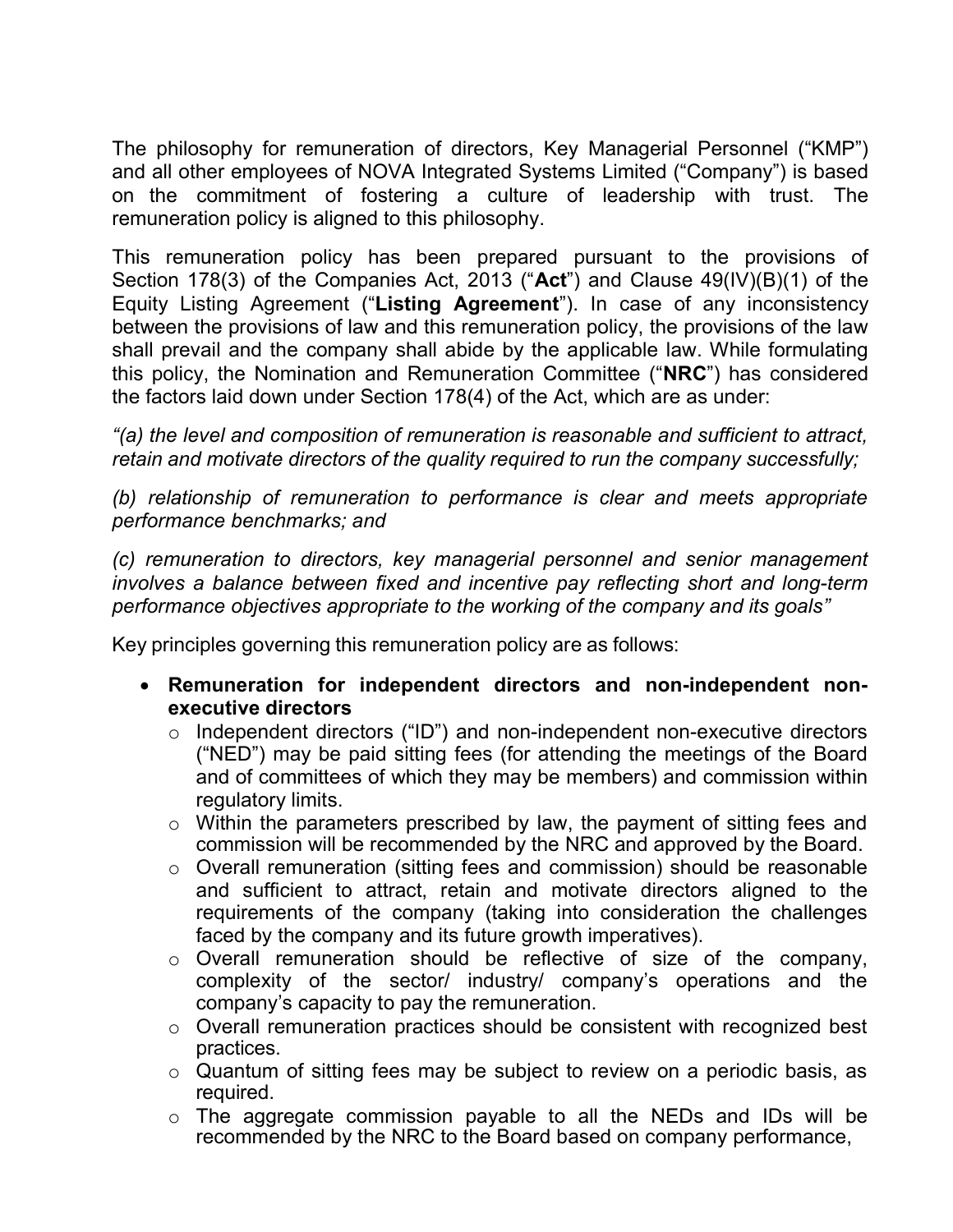profits, return to investors, shareholder value creation and any other significant qualitative parameters as may be decided by the Board.

- o The NRC will recommend to the Board the quantum of commission for each director based upon the outcome of the evaluation process which is driven by various factors including attendance and time spent in the Board and committee meetings, individual contributions at the meetings and contributions made by directors other than in meetings.
- $\circ$  In addition to the sitting fees and commission, the company may pay to any director such fair and reasonable expenditure, as may have been incurred by the director while performing his/ her role as a director of the company. This could include reasonable expenditure incurred by the director for attending Board/ Board committee meetings, general meetings, court convened meetings, meetings with shareholders/ creditors/ management, site visits, induction and training (organized by the company for directors) and in obtaining professional advice from independent advisors in the furtherance of his/ her duties as a director.
- Remuneration for managing director ("MD")/ executive directors ("ED")/ KMP/ rest of the employees<sup>1</sup>
	- o The extent of overall remuneration should be sufficient to attract and retain talented and qualified individuals suitable for every role. Hence remuneration should be
		- Market competitive (market for every role is defined as companies from which the company attracts talent or companies to which the company loses talent)
		- Driven by the role played by the individual,
		- Reflective of size of the company, complexity of the sector/ industry/ company's operations and the company's capacity to pay,
		- **Consistent with recognized best practices and**
		- Aligned to any regulatory requirements.
	- o In terms of remuneration mix or composition,
		- The remuneration mix for the MD/ EDs is as per the contract approved by the shareholders. In case of any change, the same would require the approval of the shareholders.
		- Basic/ fixed salary is provided to all employees to ensure that there is a steady income in line with their skills and experience.
		- In addition to the basic/ fixed salary, the company provides employees with certain perquisites, allowances and benefits to enable a certain level of lifestyle and to offer scope for savings and tax optimization, where possible. The company also provides all employees with a social security net (subject to limits) by covering medical expenses and hospitalization through re-imbursements or insurance cover and

 $1$  Excludes employees covered by any long term settlements or specific term contracts. The remuneration for these employees would be driven by the respective long term settlements or contracts.